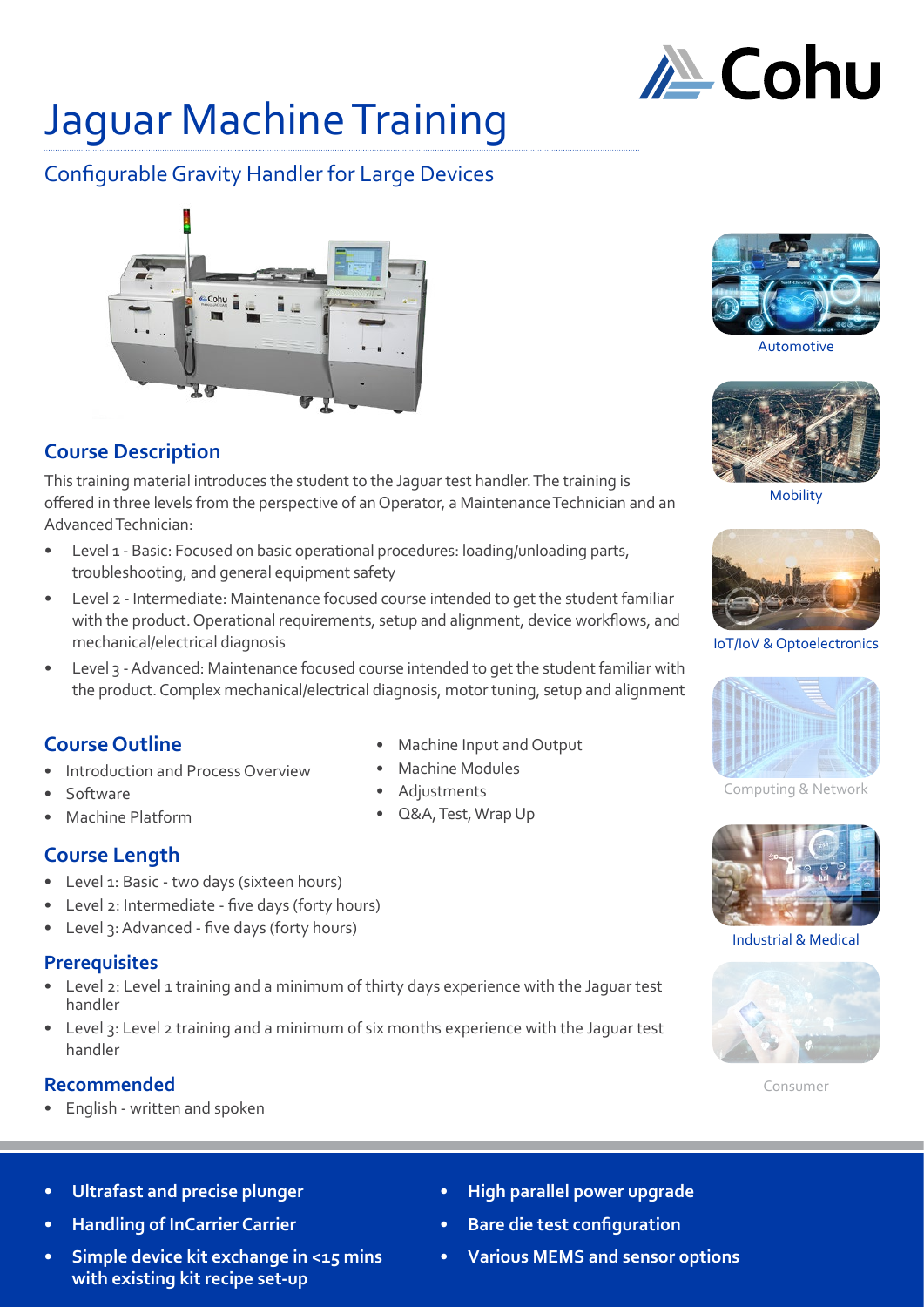

# Jaguar Machine Training

## **Level 1: Basic**

### **Day 1**

### **1 - Introduction**

- Introduction of the Handler
- Handler Safety
- Start Up Handler

## **Day 2**

### **2 - Manual Control - Sensor and Actor**

- Manually diagnostic the machine part in order to clear jamming
- Sensor reference
- Motor movement

## **3 - Service - Single Step Mode**

- 2D Camera adjustment
- Strip Camera adjustment
- Contactor Camera adjustment

## **4 - Loader/Unloader**

- Load and Unload the Cassette
- Sensor reference for Cassette present.
- Pusher Strip

## **5 - Service Mode**

Practice Load and Unload the Strip using Service Mode running

## **6 - Temperature Control System**

- **Basic Overview**
- Temperature Setting

## **7 - Recover Handler and Troubleshooting**

• Troubleshooting, Rootcause and solution

## **8 - Q&A**

• Q&A, Test, Wrap Up

## **Level 2: Intermediate**

## **Day 1**

## **1 - Basic Theory, Safety and Operation**

- Main Modules overview
- Handler Safety
- **Operator Interface Overview**

## **2 - Service Mode - Cycle Strip and Adjustment**

- Strip Flow setting up and running in service mode
- Manual Control/Service Mode sensors, actors, and motors
- Saving setting changed and capture Handler Log Files

## **Day 2**

## **3 - Mechanical Adjustment Loader/Unloader**

- Cassette stopped adjustment, strip cener position vs conveyor
- Strip on conveyor, sensor adjustment
- Cassette Gripper adjustment
- Strip Pusher alignment
- Teaching stack motor zero position and adjustment
- Teaching drawer motor zero position and adjustment
- Sensor adjustments, magazine present

### **4 - Base Handler Adjustment**

- Load/Unload shuttle Setup
- Cylinder speed and senor position adjustment in service mode
- Plunger home sensor position and adjustment
- Strip width spindle adjustments
- Manual control of conveyor motor for checking strip movement and speed
- Conveyor sensor adjustment for strip present

## **Day 3**

### **5 - Base Handler - Plunger vs L/UL Shuttle, Z Sensor Adjustment**

- Handover strip
- Z-sensor mechanical and function

## **6 - ZD Camera Adjustment**

- Hardware adjusting, lighting, contrast
- Software gain, light, exposure
- Strip stop position setting vs 2D Camera

### **7 - Strip Camera Adjustment**

• Init handler using single step mode to adjust plunger fiducial positioning

## **8 - Contactor Camera Adjustment**

• Init handler using single step mode to adjust semicircle and contactor fiducial positioning

- **• Ultrafast and precise plunger**
- **• Handling of InCarrier Carrier**
- **• Simple device kit exchange in <15 mins with existing kit recipe set-up**
- **• High parallel power upgrade**
- **• Bare die test configuration**
- **• Various MEMS and sensor options**